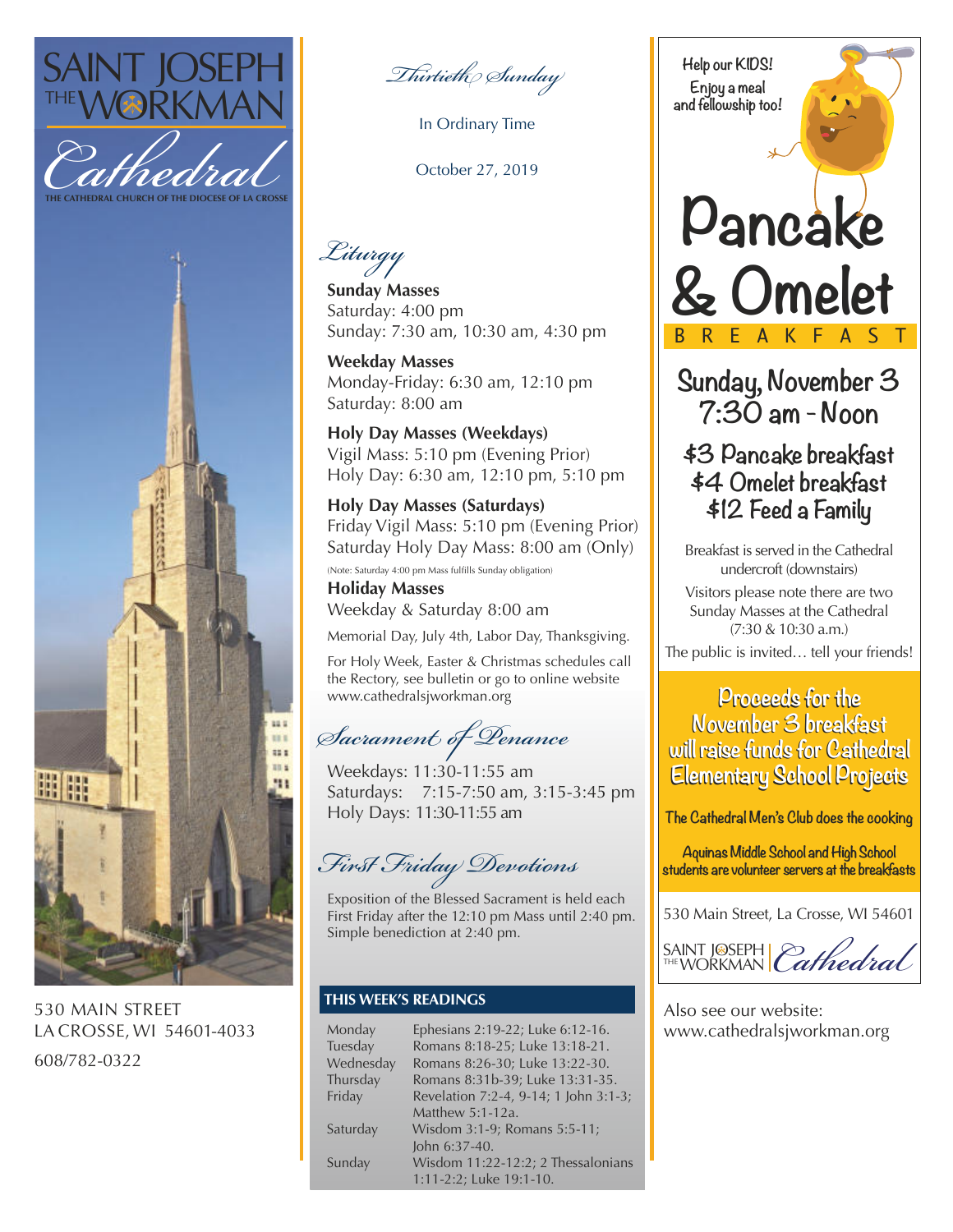## **MASS INTENTIONS**

| Monday, October 28                                                 |  |  |
|--------------------------------------------------------------------|--|--|
| Feasts of Sts. Simon & Jude                                        |  |  |
| 6:30 am Mass (Arthur Zagrzebski)                                   |  |  |
| 12:10 pm Mass (Willy Bitschura)                                    |  |  |
| Tuesday, October 29                                                |  |  |
| 6:30 am Mass (Glen Wiemerslage)                                    |  |  |
| 12:10 pm Mass (Paul Neman)                                         |  |  |
| Wednesday, October 30                                              |  |  |
| 6:30 am Mass (Intention of N.R.)                                   |  |  |
| 12:10 pm Mass (Living & Deceased Members of the John Flynn Family) |  |  |
| Thursday, October 31                                               |  |  |
| 6:30 am Mass (Adrian Powers)                                       |  |  |
| 12:00 pm Mass (Patricia Cooke Vaningan)                            |  |  |
| 5:10 pm Vigil Mass (Robert "Bob" Steuck)                           |  |  |
| First Friday, November 1                                           |  |  |
| Solemnity of All Saints                                            |  |  |
| 6:30 am Mass (Roger Reichert)                                      |  |  |
| 12:10 pm Mass (George & Lillian Huebner Family)                    |  |  |
| 12:45-2:40 pm Exposition of the Blessed Sacrament                  |  |  |
| 2:40 pm Simple Benediction                                         |  |  |
| 5:10 pm Mass (Paul Neman)                                          |  |  |
| First Saturday, November 2                                         |  |  |
| 8:00 am Mass (Dorothea "Thea" Haberman)                            |  |  |
| 4:00 pm Mass (Intention of the Cathedral Parish Family)            |  |  |
| Sunday, November 3                                                 |  |  |
| Thirty-First Sunday in Ordinary Time                               |  |  |
| 7:30 am Mass (George & Lillian Huebner Family)                     |  |  |
| 10:30 am Mass (Lucille Ewers)                                      |  |  |
| 4:30 pm Mass (Claude Neumann)                                      |  |  |

### **CALENDAR REMINDERS & BUSINESS**

| -31<br>Oct                   | Cathedral Book Club - 9:00 am Gathering Area                                   |
|------------------------------|--------------------------------------------------------------------------------|
| Oct<br>31                    | Lectio Evangelization - 6:00-7:30 pm Undercroft                                |
| Nov<br>$\overline{1}$        | Solemnity of All Saints                                                        |
| $\overline{2}$<br><b>Nov</b> | All Souls' Day                                                                 |
| 3<br><b>Nov</b>              | Daylight Savings Time Ends                                                     |
| <b>Nov</b><br>3              | Men's Club Pancake & Omlet Breakfast - 7:30 to Noon                            |
| Now <sub>7</sub>             | Lectio Evangelization - 6:00-7:30 pm Undercroft                                |
| Nov $10$                     | Hospitality Sunday Sponsored by Family Life & Social Concerns   Gathering Area |
| Nov $10$                     | Veteran's Day Event - Gathering Area                                           |
| Nov 11                       | Cathedral PCCW Meeting - 6:00 pm Gathering Area                                |
| Nov 14                       | Lectio Evangelization - 6:00-7:30 pm Undercroft                                |
| Nov 16                       | Lectors & Extraordinary Ministers of Holy Communion Workshop - 8:00 am         |
| Nov 11                       | Knights of Columbus - 7:00 pm Undercroft                                       |
| Nov 18                       | Pastoral Council Meeting - 7:00 pm Undercroft                                  |
| Nov 21                       | Cathedral Book Club - 9:00 am Gathering Area                                   |
| Nov $23$                     | Sacred Worship Committee Meeting - 8:45 am Bishop's Vestry                     |
| Nov 28                       | Thanksgiving Day                                                               |
| $\overline{1}$<br>Dec.       | First Sunday of Advent                                                         |
| Dec.<br>$\overline{7}$       | Cathedral PCCW Christmas Bazaar (Times TBD)                                    |
| $\overline{7}$<br>Dec.       | Advent Spiritual Retreat - 7:00 pm                                             |
| Dec.<br>8                    | Hospitality Sunday Sponsored by Book Club / Finance Committee   Gathering Area |
| 8<br>Dec.                    | Advent Spiritual Retreat - 7:00 pm                                             |
| 9<br>Dec                     | Knights of Columbus - 7:00 pm Undercroft                                       |
| Dec 12                       | Cathedral Book Club - 9:00 am Bishop's Vestry (movie)                          |
| Dec 23                       | All Day Confessions - 9:00 am - 6:00 pm Tentative                              |
| $\tan$ 18                    | Sacred Worship Committee Meeting - 8:45 am Bishop's Vestry                     |
| Jan $30$                     | Cathedral Book Club - 9:00 am Gathering Area                                   |
| Feb 27                       | Cathedral Book Club - 9:00 am Gathering Area                                   |
| Mar 26                       | Cathedral Book Club - 9:00 am Gathering Area                                   |
| 3<br>Apr                     | Cathedral Book Club - 9:00 am Gathering Area                                   |
| May 28                       | Cathedral Book Club - 9:00 am Bishop's Vestry (movie)                          |
|                              |                                                                                |

#### **INTERESTED IN BECOMING A PARISHIONER?**

We welcome all new parishioners into our parish family. To register, please call 782-0322 to make an appointment at the parish office.

#### **FORMED**

Looking for Happiness in all the wrong places? Addictions and distractions are used to mange pain - but end up hurting us and our ability to find lasting happiness. This week on Formed. org, in the audio talk "The Crisis of Happiness" Jim Owens give scientific evidence and practical advice for overcoming these wounds.

**WORKSHOP FOR ALL CATHEDRAL LECTORS AND COMMUNION MINISTERS** An exciting opportunity for all Cathedral Lectors and Extraordinary Ministers of Holy Communion will be offered at the Cathedral on Saturday, November 16, 2019. Mr. Christopher Carstens, director of the Worship Office of the Diocese of La Crosse, will present a workshop for those two groups. The presentation will include foundational information that will deepen our understanding of those ministries and detailed practical instruction concerning how we perform them. The day will begin with Mass at 8:00 am and conclude by 12:00 noon. Mr. Carstens has delivered numerous presentations throughout the United States and is a visiting faculty member at the Mundelein Liturgical Institute. Admission is free, and brunch is included! All Cathedral Lectors and Extraordinary Ministers of Holy Communion are strongly encouraged to attend. The event is sponsored by the Cathedral Sacred Worship Committee.

#### **CATHEDRAL BOOK CLUB**

The Cathedral Book Club will meet on Thursday, October 21, at 9:00 am, in the Cathedral Gathering Area to discuss Danielle Trussoni's book entitled *Angelology.* All are welcome to join the Cathedral Book Club in all of their activities.

#### **FIRST FRIDAY**

November 1 this year is not only First Friday, but also the Solemnity of All Saints. Fr. Rebacz, Deacon Skemp, and Betty Roskos will be making their First Friday Communion Calls at their usual times.

From after the 12:10 pm Mass there will be Exposition of the Blessed Sacrament until 2:40 pm and will conlude with a simple Benediction.

#### **SOLEMNITY OF ALL SAINTS**

Masses for the Solemnity of All Saints will be as follows: Thursday, October 31, at 5:10 pm. Friday, November 1, Masses will be at 6:30 am, 12:10 pm, and 5:10 pm. Please note that the black gate which separates tenant and Cathedral parking will be open one half hour prior to the 5:10 pm Masses and the 12:10 pm Mass. Once each of these Masses have concluded, please exit the tenant parking area as soon as possible so that the tenant parking are may be secured.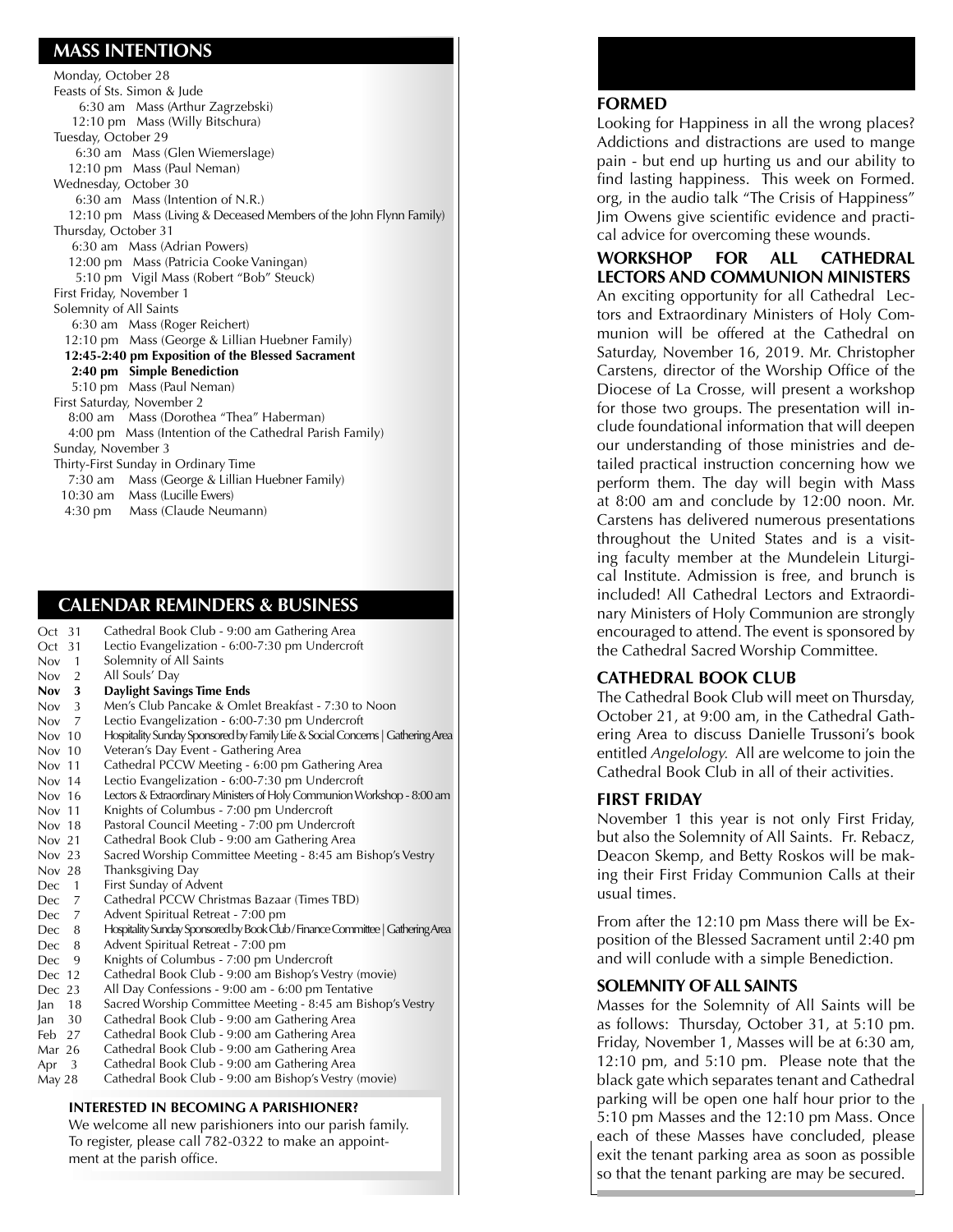# *Have* **YOU** *been giving* **YOUR** *tithe?*



#### **FINANCIALS FOR FISCAL YEAR JULY 1, 2019 - JUNE 30, 2020**

| <b>Total Amount needed for Operating Budget</b><br>This number is the total budgeted expenses less parking lot expenses | \$1,108,520.00  |
|-------------------------------------------------------------------------------------------------------------------------|-----------------|
| <b>LESSER KNOWN SOURCES OF INCOME:</b>                                                                                  |                 |
| (Diocese Rebates, Endowment Trust Income & Known Estates)                                                               | (454,809.00)    |
| <b>Total Contributions Needed</b>                                                                                       | 653,711.00      |
| OUR WEEKLY NEED (Total need divided by 52 weeks)                                                                        | \$12,571.00     |
| <b>OFFERTORY</b> (Cash Basis): As of <b>October 20, 2019</b> (Week 16 of 52)                                            |                 |
| Envelopes                                                                                                               | \$7,174.00      |
| Basket & Other Church Support                                                                                           | \$1,349.00      |
| Special Gifts & Memorials                                                                                               | \$0.00          |
|                                                                                                                         | \$8,523.00      |
| <b>OFFERTORY PROGRESS:</b>                                                                                              |                 |
| Collected to date (Prior collected to date plus total above)                                                            | \$130,724.97    |
| Needed to date (Week number times weekly need)                                                                          | \$201,136.00    |
|                                                                                                                         | $(\$70,411.03)$ |
| WOLII                                                                                                                   |                 |

 $O$ *please consider an additional gift!* 

#### **ALL SOULS' MASS**

A Mass for the Dead will be celebrated on All Souls' Day, Saturday, November 2, in the Saint Francis of Assisi Mausoleum Chapel of the Catholic Cemetery (519 Losey Boulevard South), at 9:30 am. A plenary indulgence, under the usual circumstances, can be gained for the souls in purgatory by the Christian faithful who, within November 1-8, devoutly visits a cemetery and prays for the dead. The Very Rev. Brian Konopa will be the celebrant. All are invited to attend.

#### **FIRST SATURDAY DEVOTIONS**

Please plan to join in observing the First Saturday Devotions, as Our Lady requested at Fatima, to obtain peace for the world. On Saturday, November 2, at the Shrine of Our Lady of Guadalupe, a meditation on one of the mysteries of the Holy Rosary will be given by one of the Friars of the Immaculate. The talk will begin at 10:00 am, in the Shrine Church, followed by the Holy Rosary at 10:30 am, and the Holy Sacrifice of the Mass at 11:00 am. Confession will be available from 10:30 am to 11:00 am, and also following the 11:00 am Mass.

#### **CATHEDRAL PCCW**

Attention all Cathedral women, our next Parish Council of Catholic Women meeting is coming up, and you are all cordially invited to come as a first timer, or 'old timer'. We meet Monday, November 11th at the Rectory in the dining room.

#### **CATHEDRAL PRAYER CHAIN**

Notice to all Cathedral Parishioners. We now have a prayer chain that you may request prayers to be said and pray for the needs of others. Send your prayer requests to Mari at **https:// cathedralsjworkman.org/prayer-request/**.

#### **HOSPITAL VISITS**

Parish priests are always glad to come to administer the sacraments at our local hospitals; however, it is vitally important that the patient, if possible, or a family member and/or friends contact the Rectory at 782-0322 to let us know a parishioner is hospitalized. Otherwise, we have no way of knowing you are hospitalized.

#### **OFFERTORY GIFTS**

Parishioners: individuals or families who desire to bring up the offertory gifts at the weekend Masses are encouraged to please contact one of the ushers. This could be at any Mass or one in which the family had set an intention for a given Mass which they want to be involved.

#### **WILLS & ESTATES**

As you prayerfully execute your will or do estate planning, please consider keeping the Cathedral of St. Joseph the Workman in mind. The most common and simplest way to include the parish in your last wishes is to include a bequest in your will or trust.

#### **UPCOMING COLLECTIONS AT CATHEDRAL**

Thanksgiving Green Beans • Coat Campaign • Mittens in the Manger

Please use the back door for entry. The social begins at 5:30 pm, with the meeting starting at 6:00 pm, sharp. We will be discussing our upcoming Christmas Bazaar, fund raiser and ideas for other events for our Cathedral Parish family. Please fee free to bring something to share; soup, bread, veggies,dessert! (Not required!) Looking forward to seeing you there. Any questions or need a ride, call Rita at 608/386-5963.

#### **CHRIS STEFANICK AND REBOOT**

Tuesday, November 12, Chris Stefanick will be the featured speaker at Reboot Live. God didn't create us to just get by: He created us to live life to the full. Are you ready to take your life to a new level - practically and spiritually? If you want that "something more" for your life - and who doesn't? - then do not miss Reboot Live. This life-changing event is for all ages, 12 and up, from teens to grandparents. The event is being held at Merrill High School Auditorium from 7:00-9:30 pm. Tickets are available by contacting Mike Bub at Holy Rosary Parish, 715/748- 3336 ext. 248 or google Real Life Catholic REBOOT.

#### **CATHEDRAL SENIOR CITIZEN LUNCEHON**

The next senior luncheon will be on Thursday, November 21, at 11:30 am, at the Arterial (1003 16th St.) All are welcome to attend and you are invited to R.S.V.P. to Karol at 769-1270 so she can reserve a table setting for you.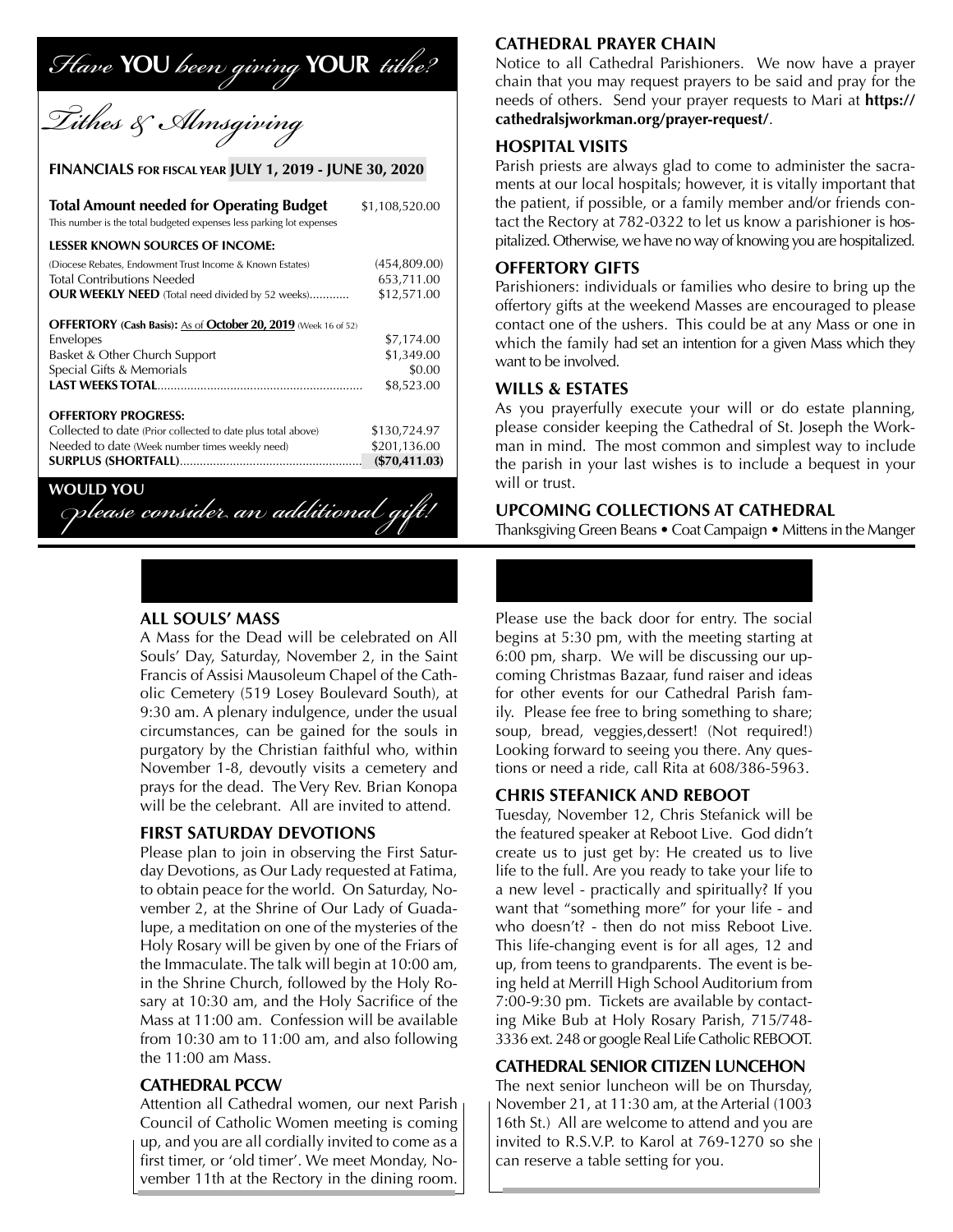#### **KNIGHTS OF ST. JOSEPH**

The month of November is dedicated to the Holy Souls in Purgatory. The Church commemorates all her faithful children who have departed from this life, but have not yet attained the joys of heaven. St. Paul warns us that we must not be ignorant concerning the dead, nor sorrowful, "even as others who have no hope ...For the Lord Himself shall come down from heaven ... and the dead who are in Christ shall rise.

The Knights of St. Joseph encourage everyone to pray not only for their deceased family members, friends or fellow parishioners, but also for those poor souls in Purgatory who have no one praying for them.

Friday, November 8, from 6:00-7:30 pm, the Knights will have their Evening of Prayer at St. James the Less. The evening starts by praying the Angelus, Exposition of the Blessed Sacrament, Praying Evening and Night Prayer. There is an opportunity for Confession and a talk,concluding with Benediction. Men of all parishes are welcome to participate in our Evenings of Prayer on the second Friday of each month.

#### **AREA EVENTS**

#### **CRUCIFIXION CATHOLIC CHURCH SCHOOL**

(420 S 2nd Street, La Crescent, Minnesota will have their 42nd Annual Roast Beef Dinner on November 2, at Crucifixion School Auditorium, from 3:30 pm to 7:30 pm. The menu consists of roast beef, mashed potatoes, gravy, glazed carrots, coleslaw, applesauce, dinner roll, apple pie slice and beverage. \$11:50 for adult and car-ryout dinners (advance ticket purchase) \$12.00 at the door. \$5.50 for kids ages 6-12. Kids ages 5 and under eat free.

#### **CATHOLIC DAUGHTERS OF THE AMERICAS**

Sunday, November 3, from 1:00-3:00 pm, the Catholic Daughters of the Americas will have a card party in the the Blessed Sacrament Parish Center. Tickets are \$5.00 and may be purchased at the door. Both men and women are encouraged to participate in cribbage, euchre, 500 Bunko, or card games of your choice. There will also be door prizes, 50/50 raffle and table prizes. A good time is only a hand away.

#### **REMINDER TO OUR PARISH YOUTH: IMMERSION RETREAT**

The Immersion Retreat will be held November 8-10, at the Chula Vista Resort in the Wisconsin Dells. It is for all youth in grades 9-12. An email went out last week to all parish DRE's, CRE's, Youth Ministers, and Pastors. We look forward to having you and your group join us! Please see our website for more details: https://diolc. org/yya/youth-opportunities/immersion-retreat/

#### **RELIGIOUS LEADERSHIP & STAFF**

The Most Reverend William P. Callahan, OFM Conv, Bishop of La Crosse Very Reverend Jerzy Rebacz, Rector of the Cathedral Fr. Juan Pedro Roblez Baltazar, In Residence Deacon Joseph A. Richards Deacon Thomas Skemp SAINT JOSEPH THE WORKMAN CATHEDRAL STAFF RECTORY OFFICE HOURS: M-F 8:00 am-4:30 pm RECTORY OFFICE 608/ 782-0322<br>RECTORY FAX 608/ 782-8228 608/ 782-8228<br>608/ 780-1669 Deacon Joseph A. Richards, RCIA Deacon Thomas Skemp, Front Door Ministry 608/ 385-7466 Dr. Brian W. Luckner, Director of Sacred Music 608/ 782-0322 Edward Jones, Administrative Assistant 608/ 782-0322 Nathanael Rhody, Director of Maintenance 608/ 461-2123 Maintenance Office: Ext 229 Church Kitchen: Ext 233

RCIA Office: Ext 230 Sacristy: Ext 234 Music Office: Ext 232

Maintance Email: sjcathedralmaintenance@gmail.com Parish Email: office@cathedralsjworkman.org Parish Website: cathedralsjworkman.org

#### DIOCESAN

The Aquinas Catholic Schools System: We are proud of our schools and hope families will consider becoming part of the Aquinas Catholic Schools System.

Ted Knutson, President of Aquinas Catholic Schools Temporarily Vacant, Aquinas Catholic Schools Enrollment Coordinator Cathedral School: 608/782-5998 Aquinas Catholic Schools Central Offices 608/784-8585 Catholic Charities 608/782-0719

Other Websites – http://www.cathedralsjworkman.org

- http://www.AquinasCatholicSchools.org
- http://www.lacrossedeanery.com
- http://www.dioceseoflacrosse.com

Bulletin Deadline: The Cathedral Bulletin deadline is 4:00 pm each Monday.

#### **LITURGICAL SCHEDULES for the weekend of November 2-3 SATURDAY – 4:00 PM MASS** Weinberger, Gavin EM

| SAIUNDAI – 4.00 FM MASS |      | vvelmberger, Gavin    | <b>EIVI</b> |
|-------------------------|------|-----------------------|-------------|
| Sallander, Craig        | AS   | Withrow, Cyndi        | EM          |
| Bissen, Mary            | EM   | Kotnour, Tim          | LTR.        |
| McDonnel, Jean          | EM   | Wettstein, Ralph      | USH         |
| McDonnel, Dennis        | EM   | Savoldelli, Jim       | <b>USH</b>  |
| Wirkus, Terry           | LTR. | Weinberger, Pat       | USH         |
|                         |      | Burmaster, Mark       | USH         |
| SUNDAY – 7:30  AM MASS  |      |                       |             |
| Cook, Kevin             | AS   | SUNDAY - 4:30 PM MASS |             |
| Taggart, Caleb          | AS   | Teachout, Matthew     | AS          |
| Peters, Charlie         | EM   | Callan, Charles       | EM          |
| Sperle, Douglas         | EM   | Pham, Anh             | EM          |
| Sperle, Mary            | EM   | Roskos, Betty         | EM          |
| Taggart, Michael        | EM   | Roskos, Rollie        | EM          |
| Klug, Mike              | LTR  | Ujda, Bert            | ltr         |
| SUNDAY - 10:30 AM MASS  |      |                       |             |
| Kotnour, Timothy        | AS   |                       |             |
| Kotnour, Nicholas       | AS   |                       |             |
| Savoldelli, Joseph      | EM   |                       |             |
|                         |      |                       |             |

| Kotnour, Nicholas   | AS. |
|---------------------|-----|
| Savoldelli, Joseph  | FΜ  |
| St. John, Ellie     | EM  |
| Stellflue, John     | FM  |
| Stellflue, Patricia | FΜ  |
|                     |     |

**OUR FEATURED BULLETIN SPONSOR THIS WEEK IS: Earl Bonsack, Inc.**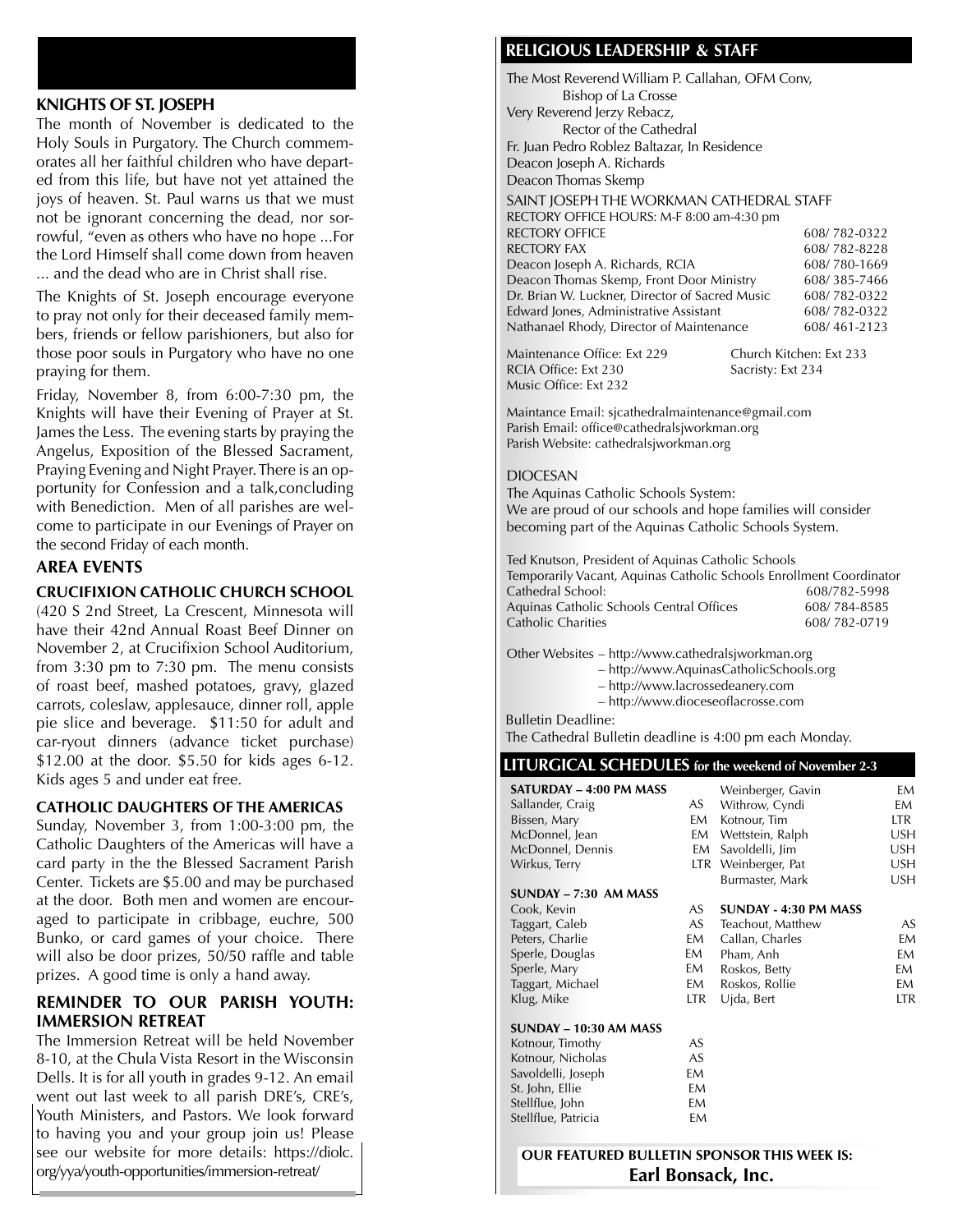# New Cathedral Parking Tenants NEEDED

The Cathedral's second largest tenant of parking space rentals has moved to a new location.

# 31 parking stalls are now available for rent

Do you or someone you know have need for downtown parking?

Do you know of a larger business that would benefit by having their parking in the heart of downtown La Crosse?

Please help us by sharing this information with potential tenants.



 $\blacklozenge$  One time keycard access fee of \$25.00 plus applicable WI sales tax

Interested parties should contact: (608) 782-0322 ext. 0 office@cathedralsjworkman.org



**ER FORGET THEIR SERVICE** 

# Honoring OUR Veterans **Sunday, November 10 we will be honoring our Veterans**

*A special blessing will be offered for our Veterans at all the Masses that weekend.*

*After the Sunday morning Masses (7:30 & 10:30 am) the parish's Family Life Committee will host the Veterans Day Hospitality Sunday reception. Refreshments will be served in the Gathering Area.*

*A display table will be set up at the reception for all to enjoy. Learn something about church family members who have served in the armed forces.*

## **YOUR CALL TO ACTION:**

**Military Vets**, if you have a photo of yourself or any memorabilia from your time in the military, please consider sharing it with us. **Loved ones of Military Vets**, if you would like to honor a loved one who served or is currently in service, please do the same.

*Please contact*

**CAROL BALLAS 608/498-9713 or the Rectory office** 

## **SACRAMENTS & SERVICES**

**Baptism:** Parents may request the baptism of their infants at least two months prior to the anticipated date of baptism. The baptism of infants at the Cathedral is ordinarily celebrated on Sundays at 12:00 noon. To request baptism, please call 782-0322.

**Marriage:** Couples who want to request the celebration of the Sacrament of Marriage should contact the rector/pastor at the time of formal engagement or at least six months prior to the anticipated date of marriage. In the case of a mixed marriage, the non-Catholic party must arrange to receive instructions about the Catholic faith prior to the celebration of the wedding. Weddings are not ordinarily celebrated during Lent.

**Anointing of the Sick:** Those who are seriously ill or have been sick for a long period of time should receive the Sacrament of the Sick and Holy Communion. Please call the parish office to make arrangements.

#### **Visitation of the Sick:**

If you become homebound because of illness and would like to be visited, please call the Cathedral parish office.